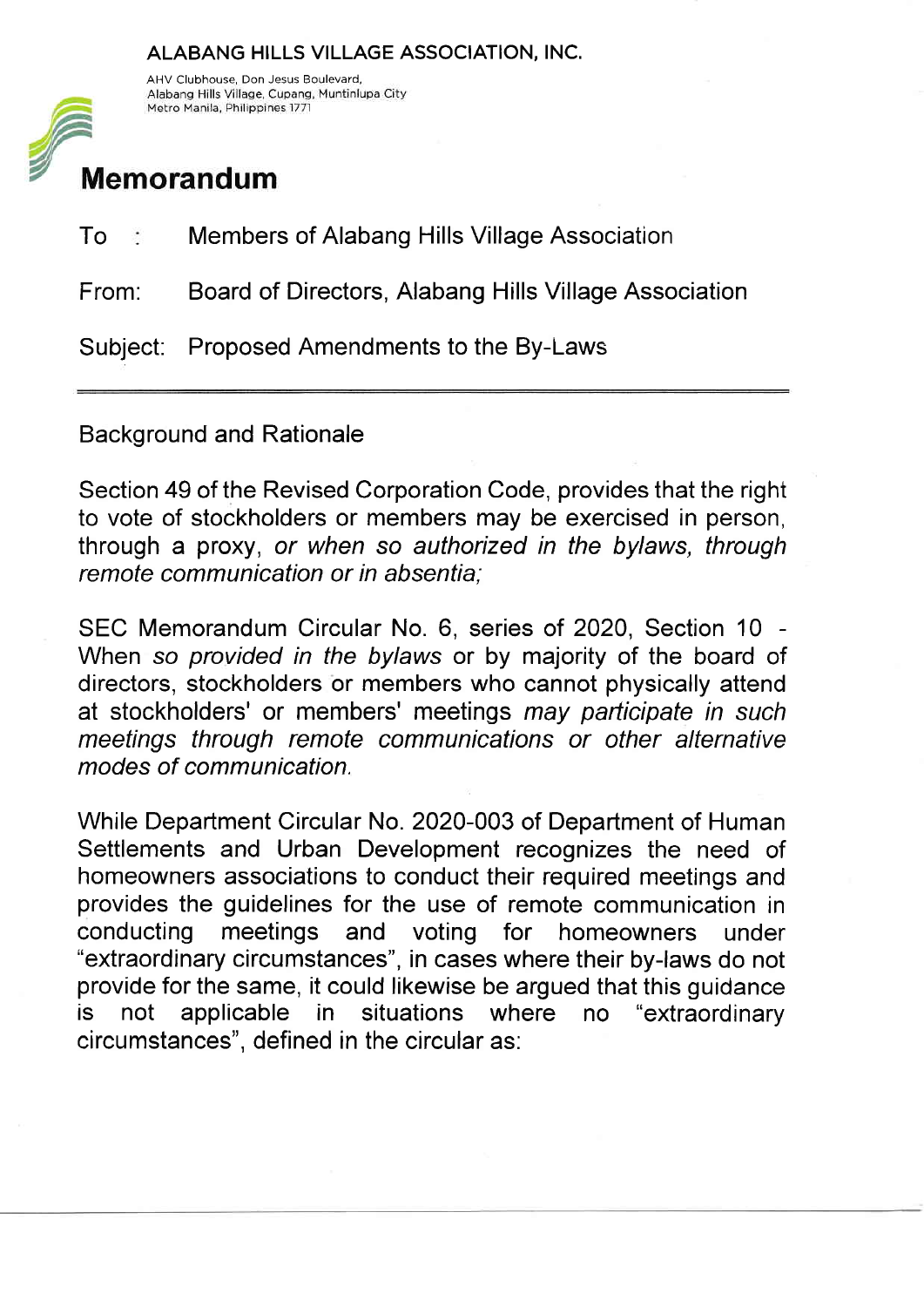"instances that are not reasonably foreseeable, or beyond the control of the association, such as, but not limited to, force majeure, disaster, occurrence of an emergency, pandemic, prohibition on mass gatherings, and other analogous causes of such a nature that the holding of on-site or face-to-face meetings and/or voting cannot be conducted' (italics supplied)

no longer exist.

The following proposed amendments to the by-laws are designed to promote ease of doing business and ensure that the Association can continue to conduct meetings of its directors and meetings of its members through remote communication by expressly authorizing the same in the bylaws of the Association, even when "extraordinary circumstances" no longer prevail.

ln view of the requirement that any amendment of the by-laws of the Association be approved by a majority of the members in good standing, these proposed resolutions are now presented by the Board for approval by the membership during this meeting.

## AGM Resolution No. \_\_\_\_\_ (2021)

"Resolved, that Article lV of the By-Laws be amended by the addition of an additional section, Section 8, to read as follows:

Section 8. Remote Meetings. Regular or Special Meetings of the members of the Association may also be conducted through remote communication such as teleconferencing, videoconferencing, or other alternative modes of videoconferencing, or other alternative modes of<br>communication, in a manner that considers availability, accessibility and ease of use of all members to the end that no